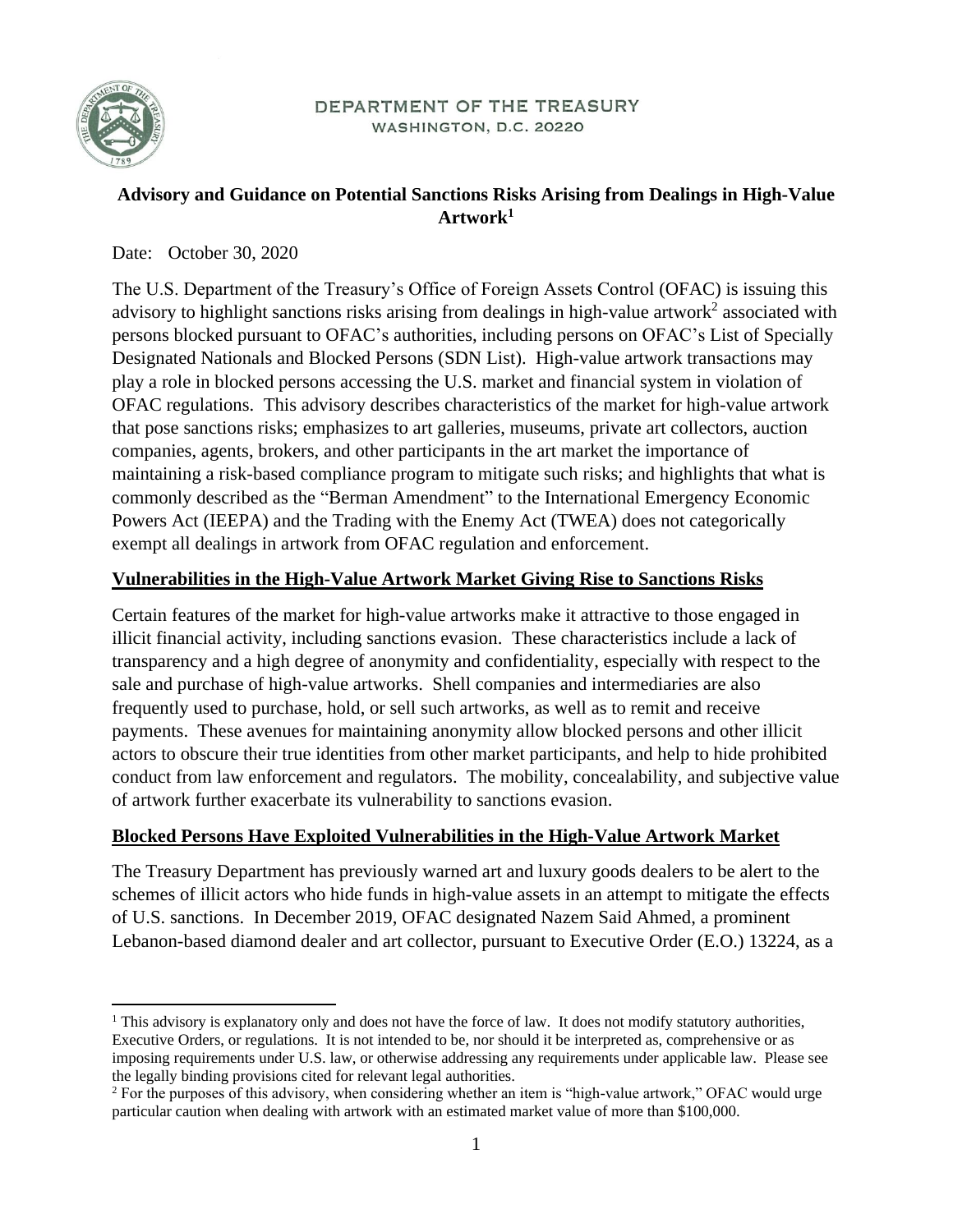Specially Designated Global Terrorist (SDGT) for providing material support to Hizballah.<sup>3</sup> Ahmad was one of Hizballah's top donors, and Hizballah utilized Ahmad and his companies to launder substantial amounts of money bound for the terrorist group. At the time of his designation, Ahmad had an art collection worth tens of millions of dollars, including works by Pablo Picasso and Andy Warhol, many of which had been on display in his gallery and penthouse in Beirut. Ahmad stored some of his personal funds in high-value artwork in a preemptive attempt to mitigate the effects of U.S. sanctions, and he opened an art gallery in Beirut as a front to launder money. Given the risks associated with such transactions, in 2019 OFAC posted on its website frequently asked questions (FAQs) reminding members of the art community of their sanctions compliance obligations with respect to E.O. 13224, as amended, affirming transactions with SDGTs involving artwork or interests in artwork are prohibited, and that U.S. persons who engage in prohibited transactions may be subject to civil or criminal penalties.<sup>4</sup>

Separately, a July 2020 report by the Permanent Subcommittee on Investigations of the Senate Committee on Homeland Security and Governmental Affairs examined how Arkady and Boris Rotenberg, Russian oligarchs designated by OFAC and listed on the SDN List under E.O. 13661, were linked to shell companies involved in high-value artwork purchases.<sup>5</sup> In another example, a March 2020 report of the United Nations North Korea Panel of Experts describes galleries and exhibitions in Beijing and Hong Kong hosting works of art produced by the UN-designated Mansudae Art Studio, an art studio in Pyongyang.<sup>6</sup> According to press reporting, North Korea is also known to have earned an estimated tens of millions of dollars in revenues producing and exporting statuary to foreign nations.

## **Prohibitions on Dealings with Blocked Persons and the Importance of Risk-Based Compliance Programs**

U.S. persons are generally prohibited from engaging in transactions, directly or indirectly, with persons on the SDN List, other blocked persons, and those covered by comprehensive country or region embargoes. OFAC may impose civil penalties for sanctions violations based on strict liability, meaning that a person may be held civilly liable even if it did not know or have reason to know it was engaging in prohibited conduct. OFAC's Economic Sanctions Enforcement Guidelines (Enforcement Guidelines) provide more information regarding OFAC's enforcement

<sup>3</sup> [https://home.treasury.gov/news/press-releases/sm856.](https://home.treasury.gov/news/press-releases/sm856)

<sup>4</sup> OFAC, Frequently Asked Questions 812–814, *available at* [https://home.treasury.gov/policy-issues/financial](https://home.treasury.gov/policy-issues/financial-sanctions/faqs/topic/2396)[sanctions/faqs/topic/2396.](https://home.treasury.gov/policy-issues/financial-sanctions/faqs/topic/2396)

<sup>5</sup> [https://www.hsgac.senate.gov/imo/media/doc/2020-07-29%20PSI%20Staff%20Report%20-](https://www.hsgac.senate.gov/imo/media/doc/2020-07-29%20PSI%20Staff%20Report%20-%20The%20Art%20Industry%20and%20U.S.%20Policies%20that%20Undermine%20Sanctions.pdf) [%20The%20Art%20Industry%20and%20U.S.%20Policies%20that%20Undermine%20Sanctions.pdf.](https://www.hsgac.senate.gov/imo/media/doc/2020-07-29%20PSI%20Staff%20Report%20-%20The%20Art%20Industry%20and%20U.S.%20Policies%20that%20Undermine%20Sanctions.pdf)

<sup>6</sup> Letter dated 26 February from the Panel of Experts established pursuant to resolution 1874 (2009) to the President of the Security Council, S/2020/151 (March 2, 2020), *available at* [https://undocs.org/S/2020/151.](https://undocs.org/S/2020/151)